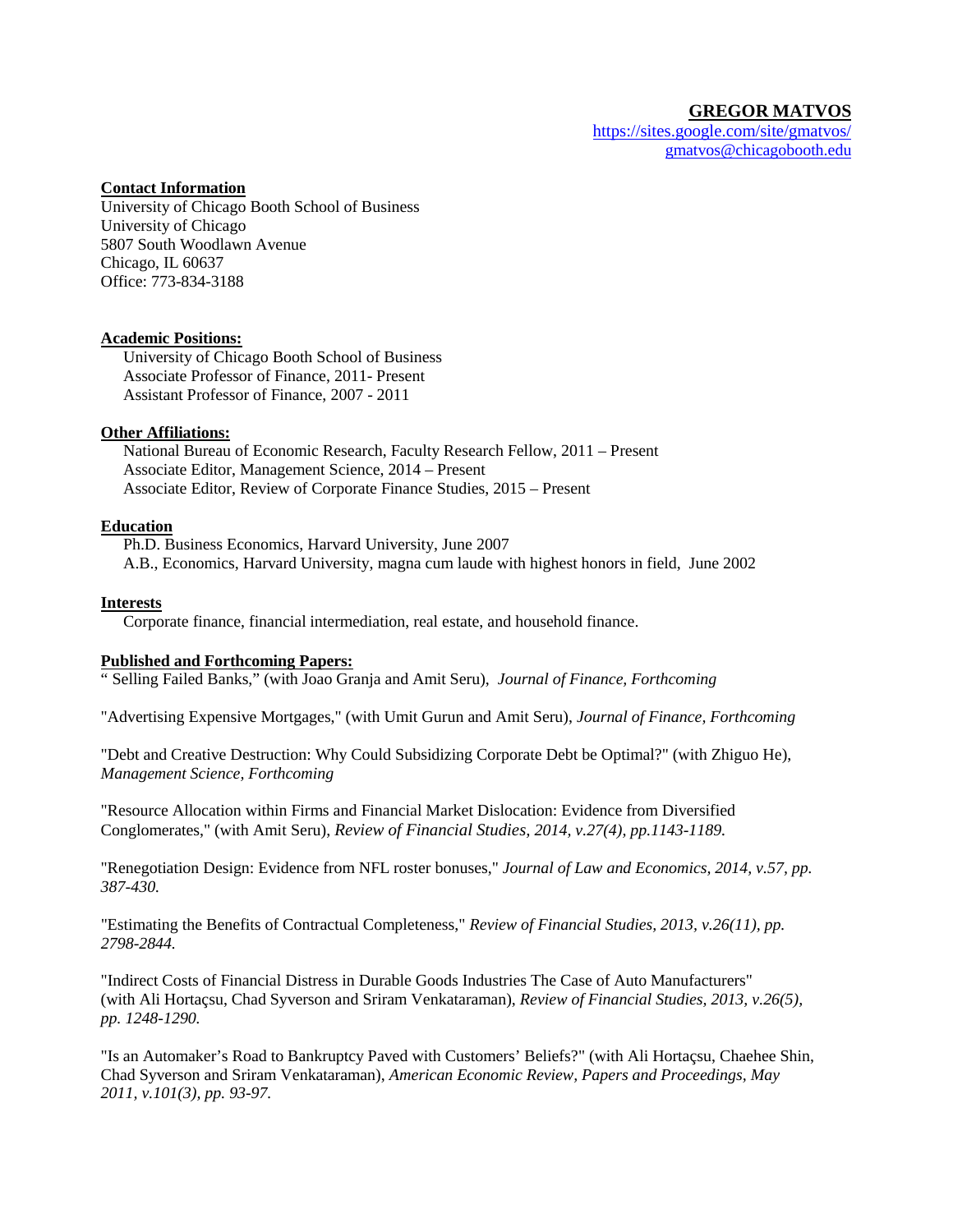"Heterogeneity and Peer Effects in Mutual Fund Proxy Voting" (with Michael Ostrovsky), *Journal of Financial Economics, October 2010, v.98(1), pp. 90-112.*

"Cross-Ownership, Returns, and Voting in Mergers" (with Michael Ostrovsky), *Journal of Financial Economics, September 2008, v.89(3), pp. 391-403.*

## **Working Papers:**

"Deposit Competition and Financial Fragility: Evidence from the US Banking Sector," (with Mark Egan and Ali Hortaçsu), March 2015, *American Economic Review, Revise and Resubmit*

"Manager Specific Human Capital Investment: A Model of Block Trading and Firm Stability," February 2005

## **Teaching**:

Business 35200: Corporation Finance (MBA) 2008 - Present

#### **Refereeing**:

*American Economic Review, American Economic Journal: Applied Economics, Economic Journal, International Journal of Industrial Organization, Journal of Finance, Journal of Financial Economics, Journal of Labor, Journal of Law and Economics, Journal of Political Economy, RAND Journal of Economics, Management Science, Review of Economic Studies, Review of Finance, Review of Financial Studies, Quarterly Journal of Economics.* 

#### **Honors, Scholarships, Fellowships and Grants:**

| 2012-13      | Fama-Miller Center Research Grant              |
|--------------|------------------------------------------------|
| 2011-12      | Fama-Miller Center Research Grant              |
| 2010-11      | Fama-Miller Center Research Grant              |
|              | Initiative on Global Markets Research Grant    |
| 2009-10      | Fama-Miller Center Research Grant              |
|              | Initiative on Global Markets Research Grant    |
| 2008-9       | Initiative on Global Markets Research Grant    |
| 2007-8       | Initiative on Global Markets Research Grant    |
| 2007         | Wyss Award for Excellence in Doctoral Research |
| 2002-present | Doctoral Fellowship, Harvard Business School   |
| 2002-2004    | Ad-Futura Scholarship, Government of Slovenia  |
| 2002         | Phi Beta Kappa                                 |
| 1994-2004    | Zois National Merit Fellowship                 |
|              |                                                |

### **Presentations:**

| 2015-2016 | <b>NBER Household Finance</b>                                       |
|-----------|---------------------------------------------------------------------|
| 2014-2015 | Mitsui Finance Symposium                                            |
|           | <b>Financial Intermediation Research Society</b>                    |
|           | <b>SFS</b> Cavalcade                                                |
|           | <b>Ohio State Corporate Finance Conference</b>                      |
|           | <b>Texas Finance Festival</b>                                       |
|           | DePaul Finance Seminar                                              |
|           | Board of Governors of the Federal Reserve Applied Economics Seminar |
|           | <b>NBER IO</b>                                                      |
|           | Columbia Finance Seminar                                            |
|           | Princeton Finance / IO Seminar                                      |
|           | Harvard Industrial Organization Seminar                             |
|           | American Economic Association                                       |
|           | <b>BFI Becker Brown Bag Series</b>                                  |
|           |                                                                     |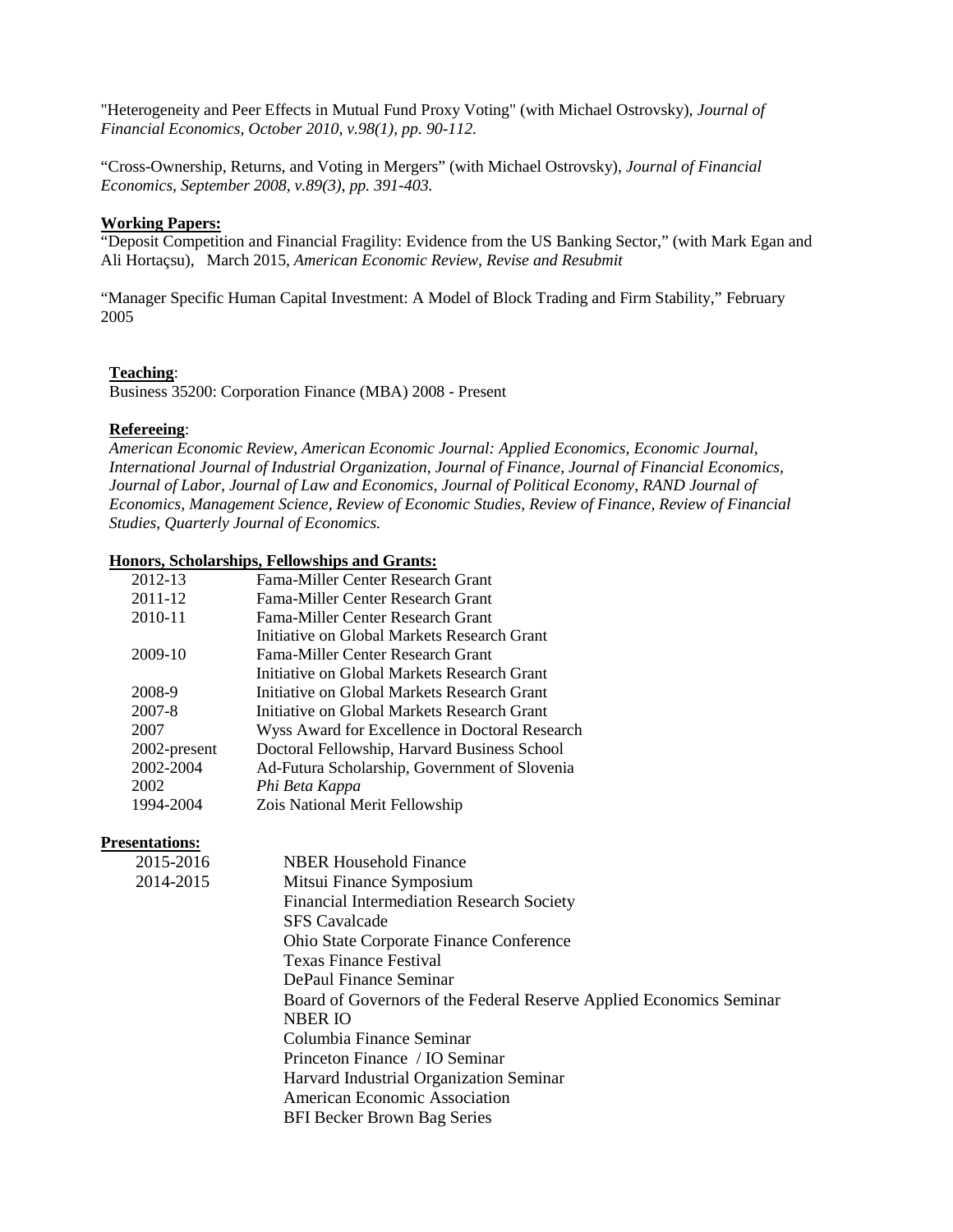|           | Washington University 11th Annual Conference on Corporate Finance                                             |
|-----------|---------------------------------------------------------------------------------------------------------------|
|           | <b>Utah Finance Seminar</b>                                                                                   |
|           | Duke Finance Seminar                                                                                          |
|           | Wharton Conference on Liquidity and Financial Crises                                                          |
|           | <b>BFI Creditors and Corporate Governance</b>                                                                 |
|           | <b>NBER Risk of Financial Institutions</b>                                                                    |
|           | NBER Corporate Finance Summer Institute Organizer                                                             |
| 2013-2014 | Western Finance Association Annual Meeting Program Committee                                                  |
|           | LBS 2014 Summer Finance Symposium                                                                             |
|           | Financial Intermediation Research Society                                                                     |
|           | <b>NYU Stern Finance Seminar</b>                                                                              |
|           | Drexel's 7th Corporate Governance Conference                                                                  |
|           | NY FED Seminar                                                                                                |
|           | Alberta School of Business Finance Seminar                                                                    |
|           | MIT Organizational Economics Seminar                                                                          |
|           | JRC Annual Conference "Consumption and Finance"                                                               |
|           | Utah Winter Finance Conference                                                                                |
|           | American Economic Association                                                                                 |
|           | <b>Red Rock Finance Conference</b>                                                                            |
|           | <b>NBER Household Finance Summer Institute</b>                                                                |
|           | Conference on Corporate Finance, Wash. U. Program Committee                                                   |
| 2012-2013 | <b>Western Finance Association Annual Meeting</b>                                                             |
|           | Western Finance Association Annual Meeting Program Committee                                                  |
|           | <b>LBS</b> Finance Seminar                                                                                    |
|           | <b>LSE Finance Seminar</b>                                                                                    |
|           | <b>NBER Behavioral Economics Program Meeting</b>                                                              |
|           | <b>Rochester Finance Seminar</b>                                                                              |
|           | <b>UNC Finance Seminar</b>                                                                                    |
|           | Chicago Booth School of Business' 8th Annual Credit, Restructuring, Distressed                                |
|           | Investing & Turnaround Conference (Distressed debt panel)                                                     |
|           | Utah Winter Business Economics Conference                                                                     |
|           | Jackson Hole Finance Conference                                                                               |
|           | <b>American Finance Association</b>                                                                           |
|           | <b>NBER Fall Program Meeting</b>                                                                              |
|           | Paris Spring Corporate Finance Conference                                                                     |
|           | Kellogg Junior Finance Conference                                                                             |
|           | CEPR European Summer Symposium in Financial Markets                                                           |
|           | Conference on Corporate Finance, Wash. U. Program Committee                                                   |
| 2011-12   | <b>Western Finance Association Annual Meeting</b>                                                             |
|           | Western Finance Association Annual Meeting Program Committee                                                  |
|           | <b>Stanford Applied Microeconomics Seminar</b>                                                                |
|           | <b>Texas Finance Festival</b>                                                                                 |
|           | <b>NBER Corporate Finance Program Meeting</b>                                                                 |
|           | <b>NBER Law and Economics Program Meeting</b>                                                                 |
|           | <b>Boston College Finance Seminar</b>                                                                         |
|           | <b>NBER Corporate Finance Summer Institute</b>                                                                |
|           | <b>Econometric Society Annual Meetings</b>                                                                    |
|           | SITE Advances in Empirical Capital Structure Research                                                         |
| 2010-11   | <b>Western Finance Association Annual Meeting</b>                                                             |
|           | Western Finance Association Annual Meeting Program Committee                                                  |
|           |                                                                                                               |
|           | Paris Spring Corporate Finance Conference<br>AFA Session Chair: Corporate Governance, Ownership, and Activism |